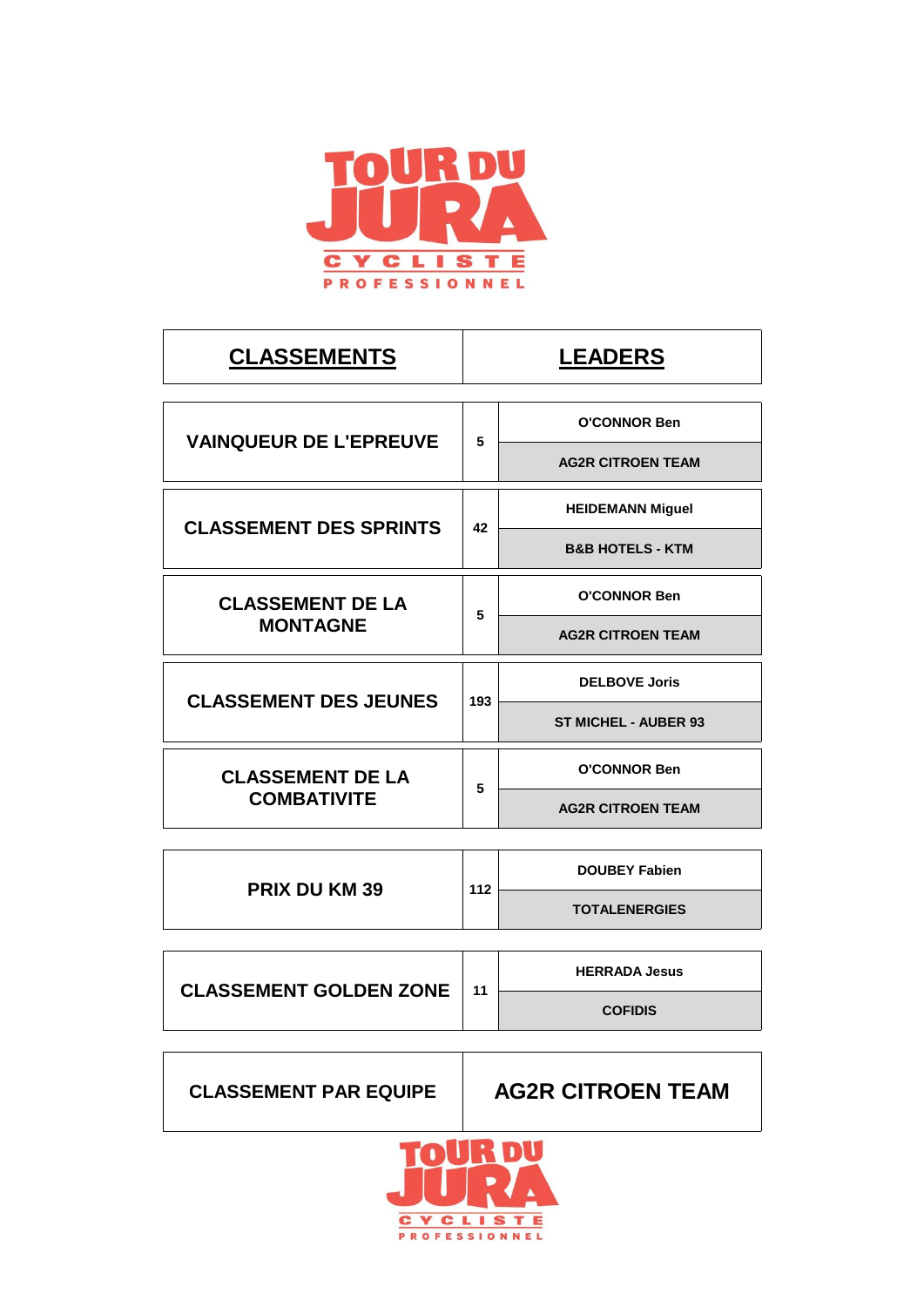

# **Classement - Classification**

## CHAMPAGNOLE - NOZEROY

**Date :** 16/04/2022

**Organisateur - Organiser :** Jura Cyclisme **Epreuve - Race :** Tour Du Jura Cyclisme

**Distance :** 169.8 km

**Moyenne - Average :** 41.666km/h

| Rang<br>Rank | Dos.<br>Bib  | UCI ID      | NOM Prénom<br>Last name First Name                                               | Equipe<br>Team                | Nat.<br>Nat. | Temps<br>Time | Ecart<br>Gap                    | Bonif.<br>Bon. | Pen. |
|--------------|--------------|-------------|----------------------------------------------------------------------------------|-------------------------------|--------------|---------------|---------------------------------|----------------|------|
| 1            | 5            | 10009780513 | O'CONNOR Ben                                                                     | <b>AG2R CITROEN TEAM</b>      | <b>AUS</b>   | 04h04'31"     |                                 |                |      |
| 2            | 11           | 10005977305 | <b>HERRADA Jesus</b>                                                             | <b>COFIDIS</b>                | ESP          | 04h04'31"     |                                 |                |      |
| 3            | 17           | 10010127891 | <b>ZINGLE Axel</b>                                                               | <b>COFIDIS</b>                | <b>FRA</b>   | 04h04'50''    | 19"                             |                |      |
| 4            | 117          | 10005842212 | SIMON Julien                                                                     | <b>TOTALENERGIES</b>          | FRA          | 04h04'53"     | 22"                             |                |      |
| 5            | 6            | 10011235311 | <b>GODON Dorian</b>                                                              | <b>AG2R CITROEN TEAM</b>      | <b>FRA</b>   | 04h04'55"     | 24"                             |                |      |
| 6            | 103          | 10007995814 | <b>GESBERT Elie</b>                                                              | TEAM ARKEA - SAMSIC           | <b>FRA</b>   | 04h04'58"     | 27"                             |                |      |
| 7            | 2            | 10008895183 | <b>CALMEJANE Lilian</b>                                                          | <b>AG2R CITROEN TEAM</b>      | <b>FRA</b>   | 04h04'58"     | $\mathbf{H}$                    |                |      |
| 8            | 7            | 10008883362 | PETERS Nans                                                                      | <b>AG2R CITROEN TEAM</b>      | <b>FRA</b>   | 04h05'01"     | 30"                             |                |      |
| 9            | 27           | 10007753415 | <b>MOLARD Rudy</b>                                                               | GROUPAMA - FDJ                | <b>FRA</b>   | 04h05'05"     | 34"                             |                |      |
| 10           | 3            | 10009832346 | <b>CHAMPOUSSIN Clément</b>                                                       | <b>AG2R CITROEN TEAM</b>      | <b>FRA</b>   | 04h05'05"     | $\mathbf{H}$                    |                |      |
| 11           | 163          | 10014046186 | <b>BREGNHØJ Mathias</b>                                                          | RIWAL CYCLING TEAM            | <b>DEN</b>   | 04h05'08"     | 37"                             |                |      |
| 12           | 25           | 10009372103 | <b>GENIETS Kévin</b>                                                             | GROUPAMA - FDJ                | <b>LUX</b>   | 04h05'15"     | 44"                             |                |      |
| 13           | 112          | 10007245779 | DOUBEY Fabien                                                                    | <b>TOTALENERGIES</b>          | <b>FRA</b>   | 04h05'23"     | 52"                             |                |      |
| 14           | 114          | 10016241016 | JOUSSEAUME Alan                                                                  | <b>TOTALENERGIES</b>          | <b>FRA</b>   | 04h05'28"     | 57"                             |                |      |
| 15           | 15           | 10010164974 | ROCHAS Rémy                                                                      | <b>COFIDIS</b>                | <b>FRA</b>   | 04h05'47"     | 01'16"                          |                |      |
| 16           | 43           | 10003094684 | HIVERT Jonathan                                                                  | <b>B&amp;B HOTELS - KTM</b>   | <b>FRA</b>   | 04h05'55"     | 01'24"                          |                |      |
| 17           | 53           | 10008081595 | <b>MERTZ Remy</b>                                                                | <b>BINGOAL PAUWELS SAUCES</b> | <b>BEL</b>   | 04h05'55"     | $\mathbf{H}$                    |                |      |
| 18           | 113          | 10008934791 | <b>GRELLIER Fabien</b>                                                           | <b>TOTALENERGIES</b>          | <b>FRA</b>   | 04h06'05"     | 01'34"                          |                |      |
| 19           | 156          | 10015449151 | MIFSUD Andréa                                                                    | NICE METROPOLE COTE D'A       | <b>FRA</b>   | 04h06'13"     | 01'42"                          |                |      |
| 20           | $\mathbf{1}$ | 10011228136 | <b>BERTHET Clément</b>                                                           | <b>AG2R CITROEN TEAM</b>      | FRA          | 04h06'30"     | 01'59"                          |                |      |
| 21           | 116          | 10015466329 | <b>FERRON Valentin</b>                                                           | <b>TOTALENERGIES</b>          | <b>FRA</b>   | 04h07'10"     | 02'39"                          |                |      |
| 22           | 175          | 10015362053 | <b>MARIAULT Axel</b>                                                             | TEAM U NANTES ATLANTIQU       | <b>FRA</b>   | 04h08'03"     | 03'32"                          |                |      |
| 23           | 115          | 10011126385 | <b>OURSELIN Paul</b>                                                             | <b>TOTALENERGIES</b>          | FRA          | 04h09'25"     | 04'54"                          |                |      |
| 24           | 111          | 10013732857 | CABOT Jeremy                                                                     | <b>TOTALENERGIES</b>          | <b>FRA</b>   | 04h09'25"     | $\mathbf{H}$                    |                |      |
| 25           | 14           | 10013629692 | <b>LAFAY Victor</b>                                                              | <b>COFIDIS</b>                | <b>FRA</b>   | 04h09'25"     | $\mathbf{H}$                    |                |      |
| 26           | 95           | 10015281524 | <b>HERREGODTS Rune</b>                                                           | SPORT VLAANDEREN - BALO       | <b>BEL</b>   | 04h10'20"     | 05'49"                          |                |      |
| 27           | 35           | 10015007496 | <b>VERSCHAEVE Viktor</b>                                                         | LOTTO SOUDAL                  | BEL          | 04h10'20"     |                                 |                |      |
| 28           | 101          | 10003073769 | <b>BOUET Maxime</b>                                                              | TEAM ARKEA - SAMSIC           | <b>FRA</b>   | 04h10'20"     | н                               |                |      |
| 29           | 66           | 10005457242 | MADRAZO RUIZ Angel                                                               | <b>BURGOS - BH</b>            | ESP          | 04h10'20"     | $\pmb{\shortparallel}$          |                |      |
| 30           | 143          | 10009646733 | LEVEAU Jérémy                                                                    | GO SPORT - ROUBAIX LILLE      | <b>FRA</b>   | 04h10'20"     | $\pmb{\shortparallel}$          |                |      |
| 31           | 54           | 10010040692 | <b>MOLLY Kenny</b>                                                               | <b>BINGOAL PAUWELS SAUCES</b> | BEL          | 04h10'20"     | $\pmb{\mathsf{H}}$              |                |      |
| 32           | 195          | 10011550458 | <b>MAURELET Flavien</b>                                                          | ST MICHEL - AUBER 93          | <b>FRA</b>   | 04h10'20"     | $\pmb{\mathsf{H}}$              |                |      |
| 33           | 47           | 10003223818 | <b>ROLLAND Pierre</b>                                                            | <b>B&amp;B HOTELS - KTM</b>   | <b>FRA</b>   | 04h10'30"     | 05'59"                          |                |      |
| 34           | 193          | 10023571081 | * DELBOVE Joris                                                                  | ST MICHEL - AUBER 93          | <b>FRA</b>   | 04h10'36"     | 06'05"                          |                |      |
| 35           | 141          | 10007214356 | <b>CARISEY Clément</b>                                                           | GO SPORT - ROUBAIX LILLE      | FRA          | 04h11'02"     | 06'31"                          |                |      |
| 36           | 56           | 10014065788 | PAASSCHENS Mathijs                                                               | BINGOAL PAUWELS SAUCES        | <b>NED</b>   | 04h12'49"     | 08'18"                          |                |      |
| 37           | 91           | 10064927538 | * BERCKMOES Jenno                                                                | SPORT VLAANDEREN - BALO       | <b>BEL</b>   | 04h15'30"     | 10'59"                          |                |      |
| 38           | 22           | 10003223919 | <b>ROUX Anthony</b>                                                              | GROUPAMA - FDJ                | <b>FRA</b>   | 04h15'30"     | $\mathbf{H}$                    |                |      |
| 39           | 104          | 10014624449 | <b>GUGLIELMI Simon</b>                                                           | TEAM ARKEA - SAMSIC           | <b>FRA</b>   | 04h15'47"     | 11'16"                          |                |      |
| 40           | 106          | 10009748682 | <b>RIES Michel</b>                                                               | TEAM ARKEA - SAMSIC           | LUX          | 04h17'46"     | 13'15"                          |                |      |
| 41           | 23           | 10006879607 | <b>DUCHESNE Antoine</b>                                                          | GROUPAMA - FDJ                | CAN          | 04h17'46"     | $\mathbf{H}$                    |                |      |
| 42           | 42           | 10015766221 | <b>HEIDEMANN Miguel</b>                                                          | <b>B&amp;B HOTELS - KTM</b>   | <b>GER</b>   | 04h17'46"     | п                               |                |      |
| 43           | 107          | 10005489271 | <b>HARDY Romain</b>                                                              | TEAM ARKEA - SAMSIC           | <b>FRA</b>   | 04h17'46"     | н                               |                |      |
| 44           | 161          | 10009421411 | <b>ERIKSSON Lucas</b>                                                            | RIWAL CYCLING TEAM            | SWE          | 04h17'58''    | 13'27"                          |                |      |
|              |              |             | Copyright © R-Cycling - 2022 - retrouvez ces classements sur www.votrecourse.com |                               |              |               | Imprimé à / print at : 14:53:32 |                |      |

**Copyright © R-Cycling - 2022 - retrouvez ces classements sur www.votrecourse.com Lucas GRANDJEAN : +33.6.49.74.58.73 lucas@votrecourse.com**







sia

**REGION BOURGOGHE** FRANCHE COMTE





1/3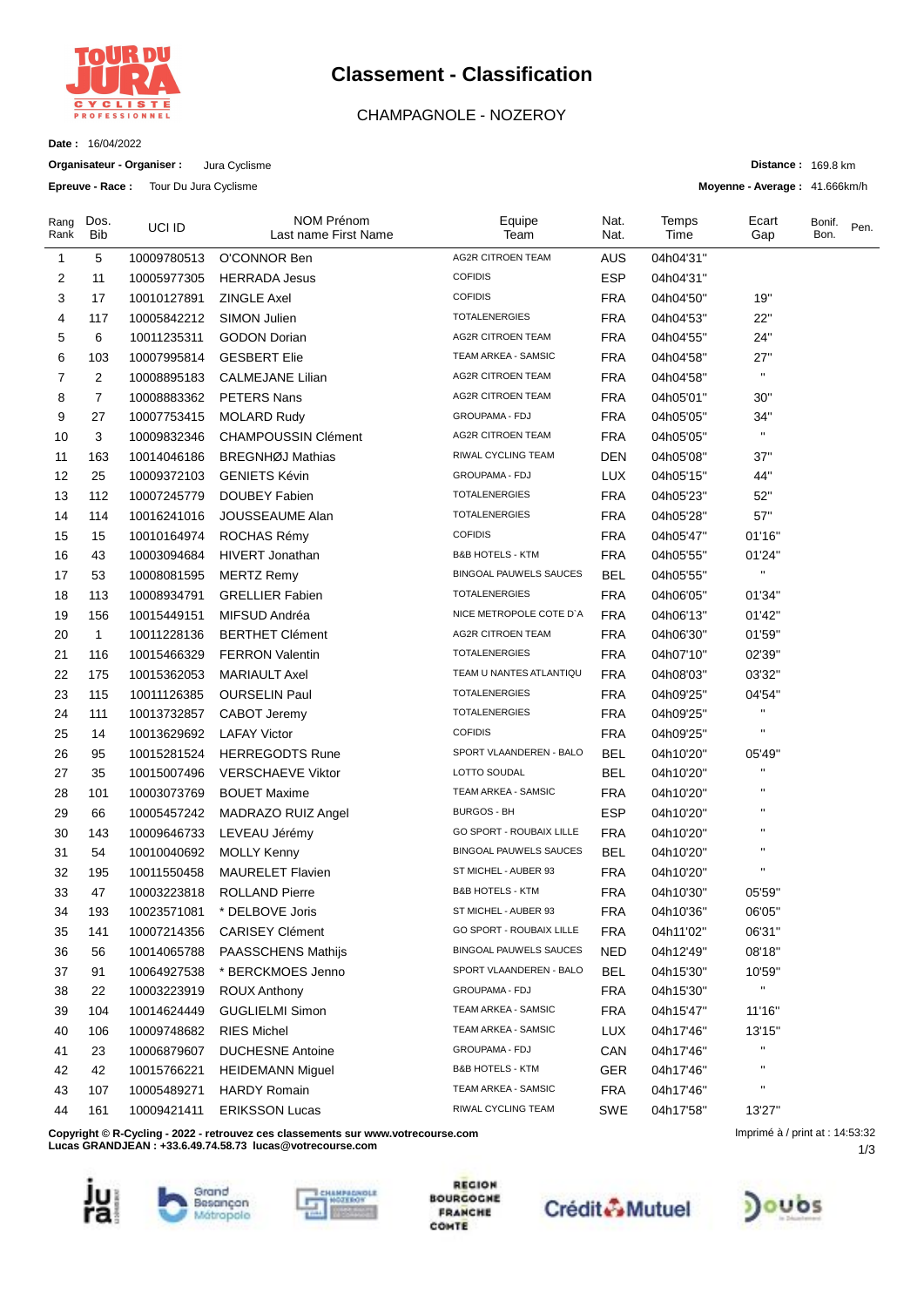| 45 | 13  | 10006587694 | FERNANDEZ Ruben                   | <b>COFIDIS</b>                  | <b>ESP</b> | 04h18'06" | 13'35"       |
|----|-----|-------------|-----------------------------------|---------------------------------|------------|-----------|--------------|
| 46 | 196 | 10004444402 | ROSSETTO Stéphane                 | ST MICHEL - AUBER 93            | <b>FRA</b> | 04h18'30" | 13'59"       |
| 47 | 86  | 10011153162 | LOPEZ CARAVACA Jordi              | EQUIPO KERN PHARMA              | <b>ESP</b> | 04h19'09" | 14'38"       |
| 48 | 167 | 10009377355 | <b>LISSON Christoffer</b>         | RIWAL CYCLING TEAM              | <b>DEN</b> | 04h19'32" | 15'01"       |
| 49 | 65  | 10045497024 | <b>EZQUERRA MUELA Jesus</b>       | <b>BURGOS - BH</b>              | <b>ESP</b> | 04h19'32" |              |
| 50 | 144 | 10025414586 | * MAINGUENAUD Tom                 | GO SPORT - ROUBAIX LILLE        | <b>FRA</b> | 04h19'32" | $\mathbf{H}$ |
| 51 | 93  | 10015825229 | DE WILDE Gilles                   | SPORT VLAANDEREN - BALO         | <b>BEL</b> | 04h19'32" | $\mathbf{H}$ |
| 52 | 92  | 10016223535 | <b>BONNEU Kamiel</b>              | SPORT VLAANDEREN - BALO         | <b>BEL</b> | 04h19'32" | $\mathbf{H}$ |
| 53 | 62  | 10040078360 | OKAMIKA BENGOETXEA Ander          | <b>BURGOS - BH</b>              | <b>ESP</b> | 04h19'32" | $\mathbf{H}$ |
| 54 | 172 | 10016243036 | <b>JEGAT Jordan</b>               | TEAM U NANTES ATLANTIQU         | <b>FRA</b> | 04h19'32" | $\mathbf{H}$ |
| 55 | 194 | 10006736127 | <b>MALDONADO Anthony</b>          | ST MICHEL - AUBER 93            | <b>FRA</b> | 04h19'32" | $\mathbf{H}$ |
| 56 | 181 | 10008853353 | <b>GUERIN Alexis</b>              | TEAM VORARLBERG                 | <b>FRA</b> | 04h19'32" | $\mathbf{H}$ |
| 57 | 55  | 10011029890 | <b>WIRTGEN Luc</b>                | <b>BINGOAL PAUWELS SAUCES</b>   | <b>LUX</b> | 04h19'32" | $\mathbf{H}$ |
| 58 | 105 | 10005853629 | <b>OWSIAN Lukasz</b>              | TEAM ARKEA - SAMSIC             | <b>POL</b> | 04h19'32" | $\mathbf{H}$ |
| 59 | 26  | 10003021128 | <b>LADAGNOUS Matthieu</b>         | <b>GROUPAMA - FDJ</b>           | <b>FRA</b> | 04h19'32" | $\mathbf{H}$ |
| 60 | 191 | 10007911140 | <b>CARDIS Romain</b>              | ST MICHEL - AUBER 93            | <b>FRA</b> | 04h19'32" | $\mathbf{H}$ |
| 61 | 184 | 10008692392 | <b>REUTIMANN Matthias</b>         | <b>TEAM VORARLBERG</b>          | SUI        | 04h19'32" | $\mathbf{H}$ |
| 62 | 154 | 10013733968 | <b>DELACROIX Tristan</b>          | NICE METROPOLE COTE D'A         | <b>FRA</b> | 04h19'32" | $\mathbf{H}$ |
| 63 | 12  | 10015494520 | <b>CHAMPION Thomas</b>            | <b>COFIDIS</b>                  | <b>FRA</b> | 04h19'32" | $\mathbf{H}$ |
| 64 | 16  | 10066378393 | * TOUMIRE Hugo                    | <b>COFIDIS</b>                  | <b>FRA</b> | 04h19'32" | $\mathbf{H}$ |
| 65 | 146 | 10009498506 | <b>VAHTRA Norman</b>              | <b>GO SPORT - ROUBAIX LILLE</b> | <b>EST</b> | 04h19'32" | $\mathbf{H}$ |
| 66 | 173 | 10026390751 | * JOALLAND Yael                   | TEAM U NANTES ATLANTIQU         | <b>FRA</b> | 04h19'32" | $\mathbf{H}$ |
| 67 | 137 | 10016027111 | MC DUNPHY Conn                    | <b>EVOPRO RACING</b>            | <b>IRL</b> | 04h20'37" | 16'06"       |
| 68 | 45  | 10068083573 | * LAURANCE Axel                   | <b>B&amp;B HOTELS - KTM</b>     | <b>FRA</b> | 04h21'25" | 16'54"       |
| 69 | 44  | 10014682548 | <b>LAGREE Adrien</b>              | <b>B&amp;B HOTELS - KTM</b>     | <b>FRA</b> | 04h21'25" | $\mathbf{H}$ |
| 70 | 182 | 10004640725 | <b>ZOIDL Riccardo</b>             | TEAM VORARLBERG                 | AUT        | 04h21'27" | 16'56"       |
| 71 | 121 | 10020705440 | * BRENNSÆTER Trym                 | EF EDUCATION - NIPPO DEV        | <b>NOR</b> | 04h21'27" | $\mathbf{H}$ |
| 72 | 82  | 10015330428 | SANCHEZ LOPEZ Eugenio             | EQUIPO KERN PHARMA              | <b>ESP</b> | 04h21'36" | 17'05"       |
| 73 | 84  | 10023573913 | * MIQUEL DELGADO Pau              | <b>EQUIPO KERN PHARMA</b>       | <b>ESP</b> | 04h21'36" | $\mathbf{H}$ |
| 74 | 85  | 10010198724 | <b>GALVAN FERNANDEZ Francisco</b> | <b>EQUIPO KERN PHARMA</b>       | <b>ESP</b> | 04h21'36" | $\mathbf{H}$ |
| 75 | 67  | 10101897369 | <b>MOLENAAR Alexander</b>         | <b>BURGOS - BH</b>              | <b>NED</b> | 04h21'36" | $\mathbf{H}$ |
| 76 | 61  | 10048454413 | <b>BOL Jetse</b>                  | <b>BURGOS - BH</b>              | <b>NED</b> | 04h22'38" | 18'07"       |
| 77 | 171 | 10014073064 | <b>DANES Leo</b>                  | TEAM U NANTES ATLANTIQU         | <b>FRA</b> | 04h22'56" | 18'25"       |

**Copyright © R-Cycling - 2022 - retrouvez ces classements sur www.votrecourse.com Lucas GRANDJEAN : +33.6.49.74.58.73 lucas@votrecourse.com**

ju<br>ra





**REGION BOURGOGHE FRANCHE**<br>COMTE



2/3 Imprimé à / print at : 14:53:33

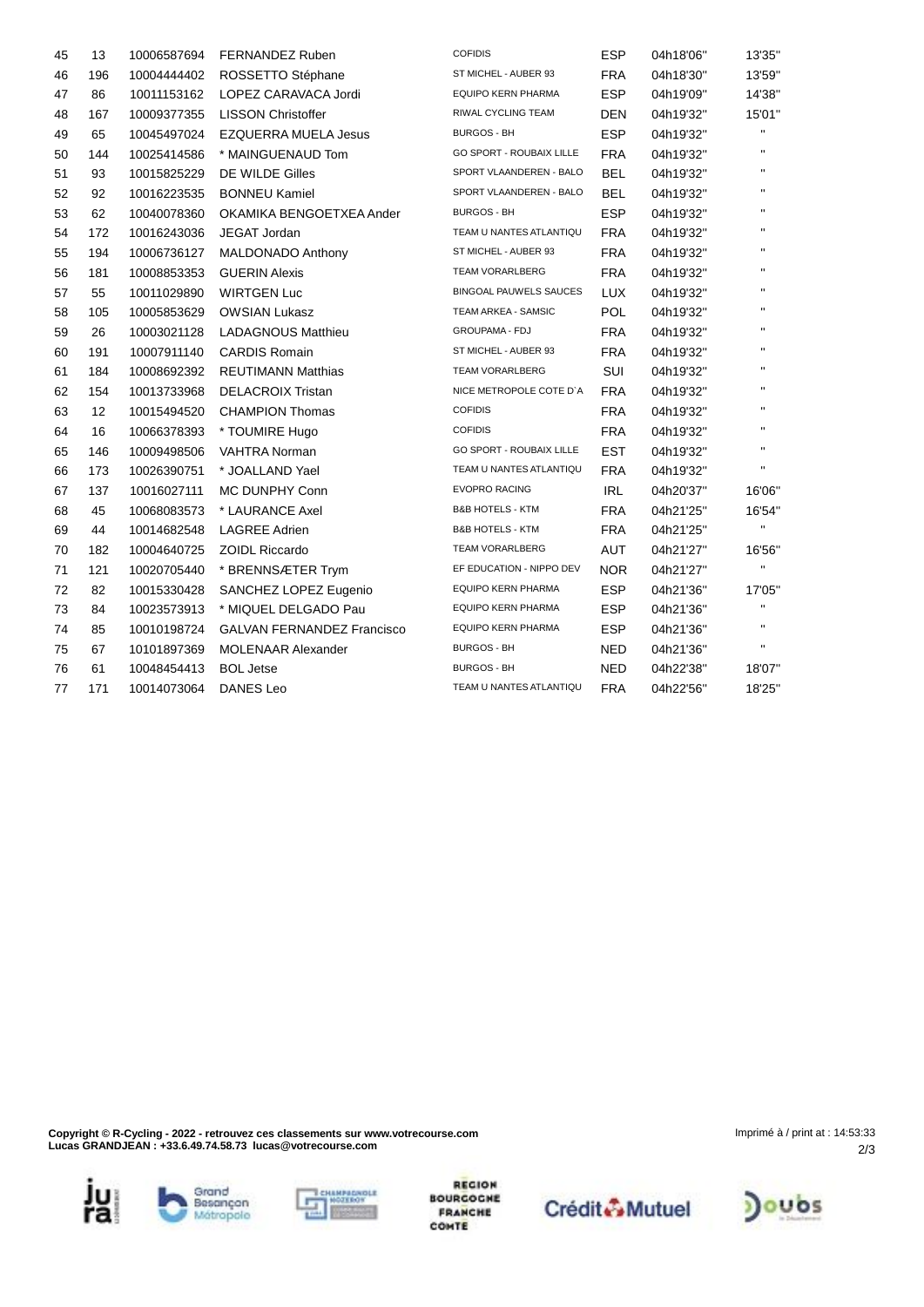**HORS DELAI - OTL - (Délais : 04h24'04 - 00h19'33)**

78 - Dossard/Bib 136 - GUINET Dylan - EVOPRO RACING - 10014365478 - 04h32'04 Numbers : 1

**Nombre de partants : 120**

#### **NON PARTANTS - DN** S

Dossard/Bib 96 - MERTENS Julian - SPORT VLAANDEREN - BALOISE - 10014623338 Dossard/Bib 142 - LEROUX Samuel - GO SPORT - ROUBAIX LILLE METROPOLE - 10008941259 Numbers : 2

#### **ABANDONS - DNF**

Dossard/Bib 4 - LAPEIRA Paul - AG2R CITROEN TEAM - 10025736104 Dossard/Bib 24 - PLOWRIGHT Jensen - GROUPAMA - FDJ - 10055348180 Dossard/Bib 31 - HOLMES Matthew - LOTTO SOUDAL - 10007962973 Dossard/Bib 32 - CRAS Steff - LOTTO SOUDAL - 10010090307 Dossard/Bib 33 - MONIQUET Sylvain - LOTTO SOUDAL - 10015290416 Dossard/Bib 34 - WELLENS Tim - LOTTO SOUDAL - 10006453110 Dossard/Bib 41 - FERASSE Thibault - B&B HOTELS - KTM - 10010164267 Dossard/Bib 46 - PARISELLA Raphael - B&B HOTELS - KTM - 10051730383 Dossard/Bib 51 - MEENS Johan - BINGOAL PAUWELS SAUCES WB - 10015678719 Dossard/Bib 52 - VENNER Quentin - BINGOAL PAUWELS SAUCES WB - 10015397318 Dossard/Bib 57 - TIZZA Marco - BINGOAL PAUWELS SAUCES WB - 10009788189 Dossard/Bib 63 - PELEGRI FERRANDIS Oscar - BURGOS - BH - 10011233994 Dossard/Bib 64 - ORTS LLORET Felipe - BURGOS - BH - 10009004715 Dossard/Bib 81 - ADRIA OLIVERAS Roger - EQUIPO KERN PHARMA - 10040750892 Dossard/Bib 83 - COBO CAYON Ivan - EQUIPO KERN PHARMA - 10023565122 Dossard/Bib 87 - RUIZ SEDANO Ibon - EQUIPO KERN PHARMA - 10015469359 Dossard/Bib 94 - FRETIN Milan - SPORT VLAANDEREN - BALOISE - 10064419603 Dossard/Bib 97 - WEEMAES Sasha - SPORT VLAANDEREN - BALOISE - 10011139624 Dossard/Bib 102 - FLOREZ LOPEZ Miguel Eduardo - TEAM ARKEA - SAMSIC - 10010984020 Dossard/Bib 122 - FREDERIKSEN Oliver Wulff - EF EDUCATION - NIPPO DEVELOPMENT TEAM - 10036119144 Dossard/Bib 123 - JENNI Luca - EF EDUCATION - NIPPO DEVELOPMENT TEAM - 10091455725 Dossard/Bib 124 - ISHIGAMI Masahiro - EF EDUCATION - NIPPO DEVELOPMENT TEAM - 10009638851 Dossard/Bib 125 - STEHLI Felix - EF EDUCATION - NIPPO DEVELOPMENT TEAM - 10016586273 Dossard/Bib 131 - KEOGH Cian - EVOPRO RACING - 10016735009 Dossard/Bib 132 - MORIARTY Tom - EVOPRO RACING - 10017533540 Dossard/Bib 133 - VERHEYEN Maarten - EVOPRO RACING - 10015680335 Dossard/Bib 134 - MC LAUGHLIN Mitchell - EVOPRO RACING - 10017415524 Dossard/Bib 145 - ŠIŠKEVICIUS Evaldas - GO SPORT - ROUBAIX LILLE METROPOLE - 10004589801 Dossard/Bib 147 - VERMEULEN Emiel - GO SPORT - ROUBAIX LILLE METROPOLE - 10009369776 Dossard/Bib 151 - BERLIN Antoine - NICE METROPOLE COTE D`AZUR - 10078179960 Dossard/Bib 153 - BONNEFOIX Edouard - NICE METROPOLE COTE D`AZUR - 10016136740 Dossard/Bib 155 - GOUBERT Jean - NICE METROPOLE COTE D`AZUR - 10013386283 Dossard/Bib 157 - URRUTY Maxime - NICE METROPOLE COTE D`AZUR - 10007382387 Dossard/Bib 162 - SØGAARD Kasper Viberg - RIWAL CYCLING TEAM - 10051489604 Dossard/Bib 166 - VINJEBO Emil - RIWAL CYCLING TEAM - 10013118929 Dossard/Bib 174 - PAQUET Tom - TEAM U NANTES ATLANTIQUE - 10067410132 Dossard/Bib 176 - RICHARD Louis - TEAM U NANTES ATLANTIQUE - 10014061546 Dossard/Bib 177 - RICHARD ANDRADE Florian - TEAM U NANTES ATLANTIQUE - 10069950825 Dossard/Bib 183 - AMANN Dominik - TEAM VORARLBERG - 10016012559 Dossard/Bib 185 - RIEGLER Nikolas - TEAM VORARLBERG - 10035049114 Dossard/Bib 192 - DEBEAUMARCHE Nicolas - ST MICHEL - AUBER 93 - 10014775609 Dossard/Bib 197 - VAN NIEKERK Morné - ST MICHEL - AUBER 93 - 10009072211 Numbers : 42 **Juge à l'arrivée** AFONSO Jean Sebastien

**Copyright © R-Cycling - 2022 - retrouvez ces classements sur www.votrecourse.com Lucas GRANDJEAN : +33.6.49.74.58.73 lucas@votrecourse.com**

3/3 Imprimé à / print at : 14:53:33











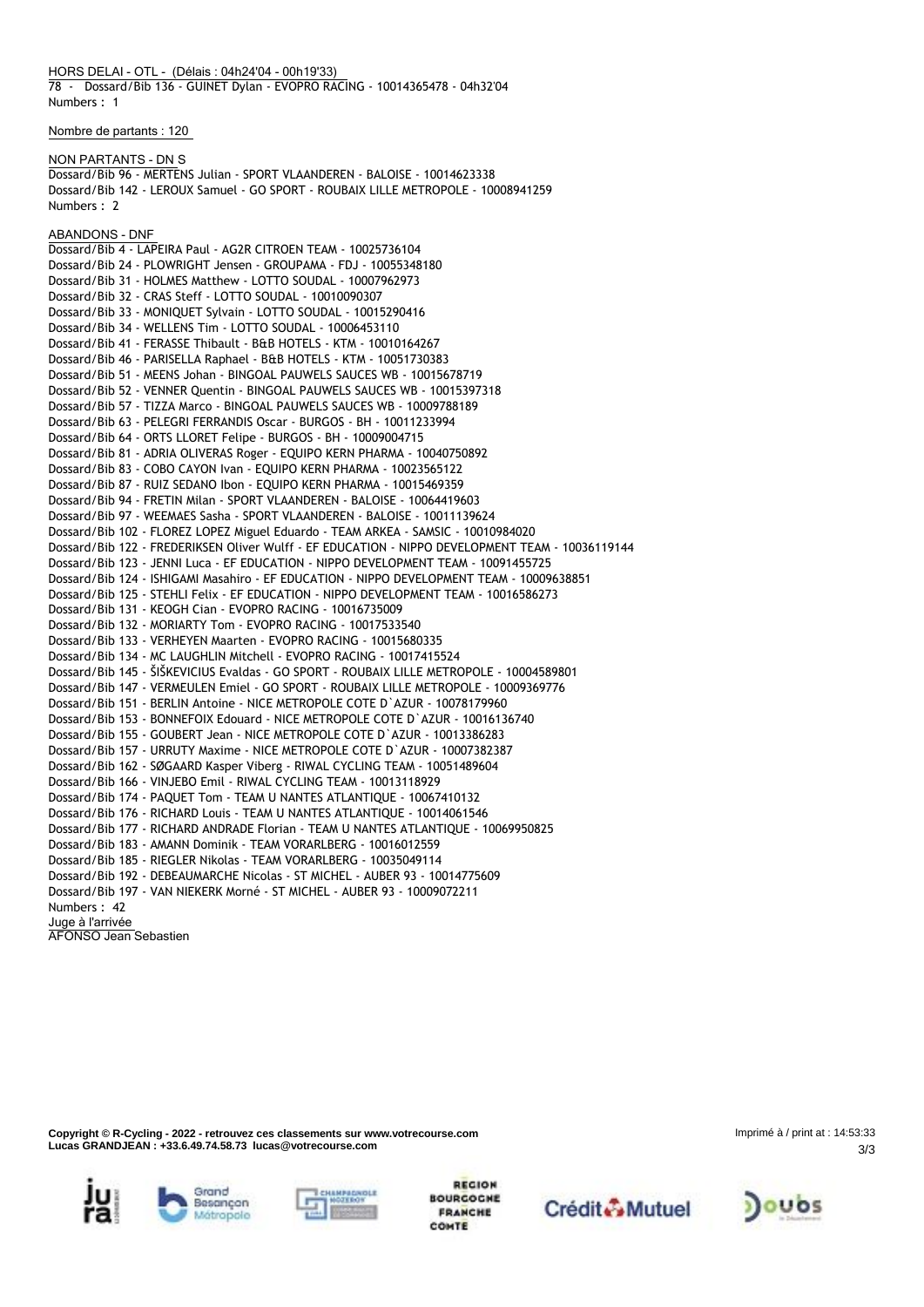

# **MEILLEUR GRIMPEUR MOUNTAIN CLASSIFICATION**

CHAMPAGNOLE - NOZEROY

**Organisateur - Organiser :** Jura Cyclisme

**Epreuve - Race :** Tour Du Jura Cyclisme

### **Classement de l'étape - Stage classification Classement général - General classification**

| Rg<br>Rk                       | Dos.<br><b>Bib</b> | Nom Prénom<br>Last name First name | Nat.       | Equipe<br>Team | Pts | Bon. | Rg<br>Rk       | Dos<br><b>Bib</b> |  |  |
|--------------------------------|--------------------|------------------------------------|------------|----------------|-----|------|----------------|-------------------|--|--|
|                                |                    | km 15.35 - COTE DE MONT SUR MONNET |            |                |     |      | 1              | 5                 |  |  |
| 1                              | 66                 | MADRAZO RUIZ Angel                 | <b>ESP</b> | <b>BBH</b>     | 5   |      | $\overline{2}$ | 66                |  |  |
| 2                              | 5                  | O'CONNOR Ben                       | <b>AUS</b> | <b>ACT</b>     | 3   |      | 3              | 112               |  |  |
| 3                              | 196                | ROSSETTO Stéphane                  | <b>FRA</b> | <b>AUB</b>     | 1   |      | 4              | 163               |  |  |
|                                |                    |                                    |            |                |     |      | 5              | 25                |  |  |
|                                |                    | km 57.75 - RD 252 COTE DE LENT     |            |                |     |      | 6              | 116               |  |  |
| 1                              | 112                | <b>DOUBEY Fabien</b>               | <b>FRA</b> | <b>TEN</b>     | 5   |      | 7              | 196               |  |  |
| 2                              | 25                 | <b>GENIETS Kévin</b>               | <b>LUX</b> | <b>GFC</b>     | 3   |      |                |                   |  |  |
| 3                              | 66                 | MADRAZO RUIZ Angel                 | <b>ESP</b> | <b>BBH</b>     | 1   |      |                |                   |  |  |
|                                |                    |                                    |            |                |     |      |                |                   |  |  |
| km 142.4 - RD 252 COTE DE LENT |                    |                                    |            |                |     |      |                |                   |  |  |
| 1                              | 5                  | O'CONNOR Ben                       | AUS        | <b>ACT</b>     | 5   |      |                |                   |  |  |
| 2                              | 163                | <b>BREGNHØJ Mathias</b>            | <b>DEN</b> | <b>RIW</b>     | 3   |      |                |                   |  |  |
|                                |                    |                                    |            |                |     |      |                |                   |  |  |

# **Etape - Stage :** 1

| Nom Prénom<br>Last name First name | Nat.       | Equipe<br>Team | Pts | Bon. | Ra<br>Rk | Dos.<br><b>Bib</b> | Nom Prénom<br>Last name First name | UCI ID      | Equipe<br>Team | Pts |
|------------------------------------|------------|----------------|-----|------|----------|--------------------|------------------------------------|-------------|----------------|-----|
| COTE DE MONT SUR MONNET            |            |                |     |      |          | 5                  | O'CONNOR Ben                       | 10009780513 | <b>ACT</b>     | 8   |
| MADRAZO RUIZ Angel                 | <b>ESP</b> | <b>BBH</b>     | 5   |      | n        | 66                 | MADRAZO RUIZ Angel                 | 10005457242 | <b>BBH</b>     | 6   |
| O'CONNOR Ben                       | AUS        | <b>ACT</b>     | 3   |      | 3        | 112                | DOUBEY Fabien                      | 10007245779 | TEN            | 5   |
| ROSSETTO Stéphane                  | <b>FRA</b> | <b>AUB</b>     |     |      | 4        | 163                | BREGNHØJ Mathias                   | 10014046186 | <b>RIW</b>     | 3   |
|                                    |            |                |     |      | 5        | 25                 | <b>GENIETS Kévin</b>               | 10009372103 | <b>GFC</b>     | 3   |
| RD 252 COTE DE LENT                |            |                |     |      | 6        | 116                | <b>FERRON Valentin</b>             | 10015466329 | TEN            |     |
| DOUBEY Fabien                      | <b>FRA</b> | TEN            | 5   |      |          | 196                | ROSSETTO Stéphane                  | 10004444402 | <b>AUB</b>     | 1   |
|                                    |            |                |     |      |          |                    |                                    |             |                |     |

|               | 5 O'CONNOR Ben       | AUS ACT | - 5          |
|---------------|----------------------|---------|--------------|
| $\mathcal{P}$ | 163 BREGNHØJ Mathias | DEN RIW | $\mathbf{3}$ |
| $\mathcal{R}$ | 116 FERRON Valentin  | FRA TFN |              |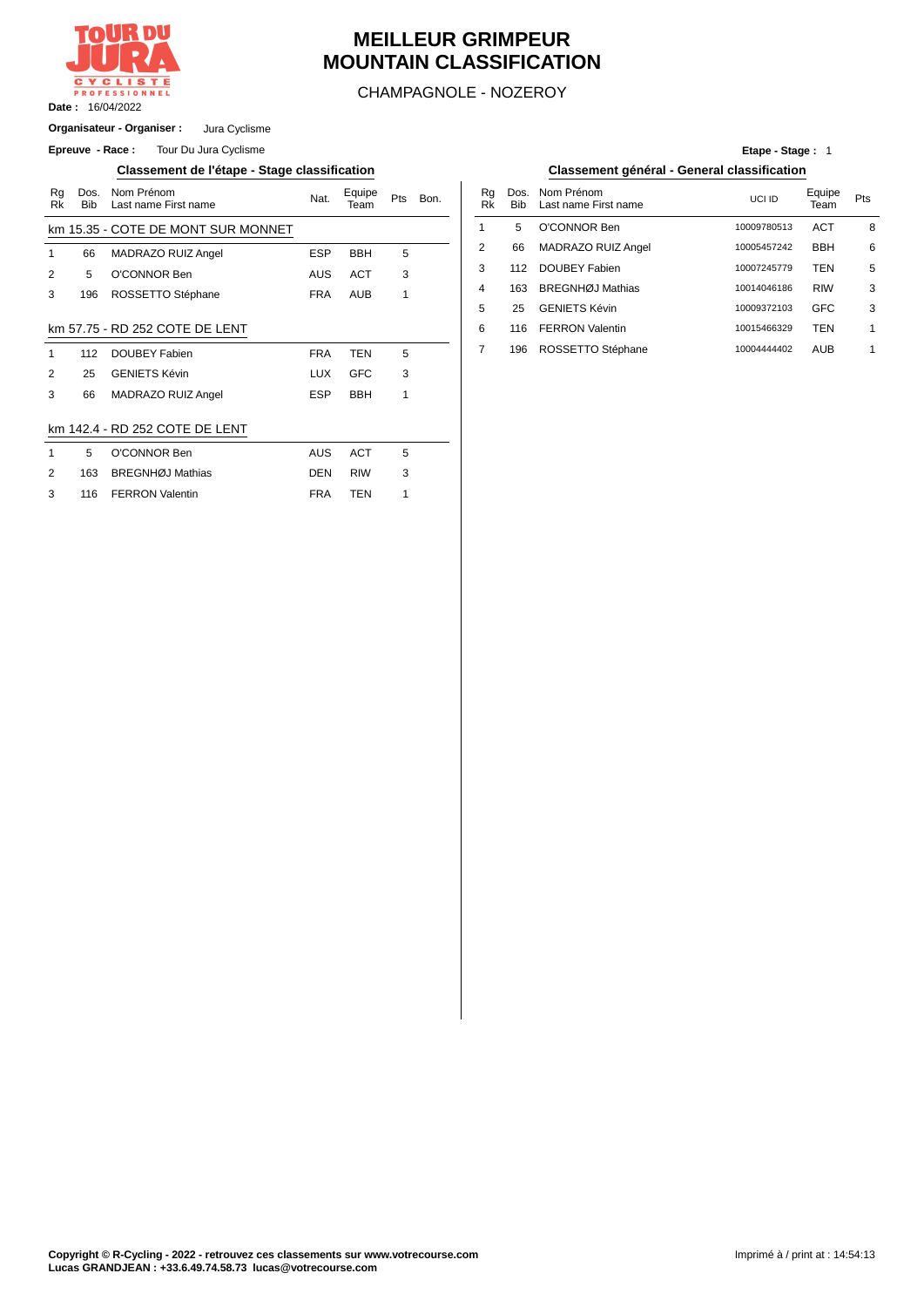

# **CLASSEMENT DES SPRINTS SPRINTS CLASSIFICATION**

CHAMPAGNOLE - NOZEROY

**Organisateur - Organiser :** Jura Cyclisme

**Epreuve - Race :** Tour Du Jura Cyclisme

#### **Classement de l'étape - Stage classification Classement général - General classification**

| Rg             | Dos. | Nom Prénom                     | Nat.       | Equipe     | Pts          | Bon.        | Rq<br><b>Rk</b> | Dos.<br><b>Bib</b> | Nom Prénom<br>Last name First name | N° licence UCI<br>UCI Code | Equipe<br>Team | Pts            |
|----------------|------|--------------------------------|------------|------------|--------------|-------------|-----------------|--------------------|------------------------------------|----------------------------|----------------|----------------|
|                |      | km 9.2 - PONT DU NAVOY         |            |            |              |             |                 | 42                 | <b>HEIDEMANN Miguel</b>            |                            | <b>BBK</b>     | 1 <sup>1</sup> |
| 1              | 192  | <b>DEBEAUMARCHE Nicolas</b>    | <b>FRA</b> | AUB        | 5            | $\Omega$    | 2               | 11                 | <b>HERRADA Jesus</b>               |                            | <b>COF</b>     | G              |
| 2              | 183  | <b>AMANN Dominik</b>           | AUT        | <b>VBG</b> | 3            | 0           | 3               | 47                 | <b>ROLLAND Pierre</b>              |                            | BBK            | ć              |
| 3              | 106  | <b>RIES Michel</b>             | <b>LUX</b> | <b>ARK</b> | $\mathbf{1}$ | 0           | 4               | 54                 | <b>MOLLY Kenny</b>                 |                            | <b>BWB</b>     | 1              |
|                |      |                                |            |            |              |             | 5               | 106                | <b>RIES Michel</b>                 |                            | ARK            | 1              |
|                |      | km 75.25 - ANDELOT EN MONTAGNE |            |            |              |             |                 |                    |                                    |                            |                |                |
| 1              | 42   | <b>HEIDEMANN Miguel</b>        | <b>GER</b> | <b>BBK</b> | 5            | $\mathbf 0$ |                 |                    |                                    |                            |                |                |
| $\overline{2}$ | 47   | <b>ROLLAND Pierre</b>          | <b>FRA</b> | <b>BBK</b> | 3            | 0           |                 |                    |                                    |                            |                |                |
| 3              | 87   | RUIZ SEDANO Ibon               | <b>ESP</b> | EKP        | 1            | 0           |                 |                    |                                    |                            |                |                |
|                |      | km 103.15 - CENSEAU            |            |            |              |             |                 |                    |                                    |                            |                |                |
| 1              | 42   | <b>HEIDEMANN Miguel</b>        | <b>GER</b> | <b>BBK</b> | 5            | 0           |                 |                    |                                    |                            |                |                |
| 2              | 11   | <b>HERRADA Jesus</b>           | <b>ESP</b> | COF        | 3            | 0           |                 |                    |                                    |                            |                |                |
| 3              | 54   | <b>MOLLY Kenny</b>             | BEL        | <b>BWB</b> |              | 0           |                 |                    |                                    |                            |                |                |

#### **Etape - Stage :** 1

| Nat. | Equipe     | Pts | Bon. | Rq<br>Rk | Dos.<br>Bib | Nom Prénom<br>Last name First name | N° licence UCI<br>UCI Code | Equipe<br>Team | Pts |
|------|------------|-----|------|----------|-------------|------------------------------------|----------------------------|----------------|-----|
|      |            |     |      |          | 42          | <b>HEIDEMANN Miquel</b>            |                            | <b>BBK</b>     | 10  |
| FRA  | <b>AUB</b> | 5   | 0    | 2        | 11          | <b>HERRADA Jesus</b>               |                            | <b>COF</b>     | 3   |
| AUT  | VBG        | 3   | 0    | 3        | 47          | <b>ROLLAND Pierre</b>              |                            | <b>BBK</b>     | 3   |
| LUX  | <b>ARK</b> |     | 0    | 4        | 54          | <b>MOLLY Kenny</b>                 |                            | <b>BWB</b>     | 1   |
|      |            |     |      | 5        | 106         | <b>RIES Michel</b>                 |                            | ARK            |     |
|      |            |     |      |          |             |                                    |                            |                |     |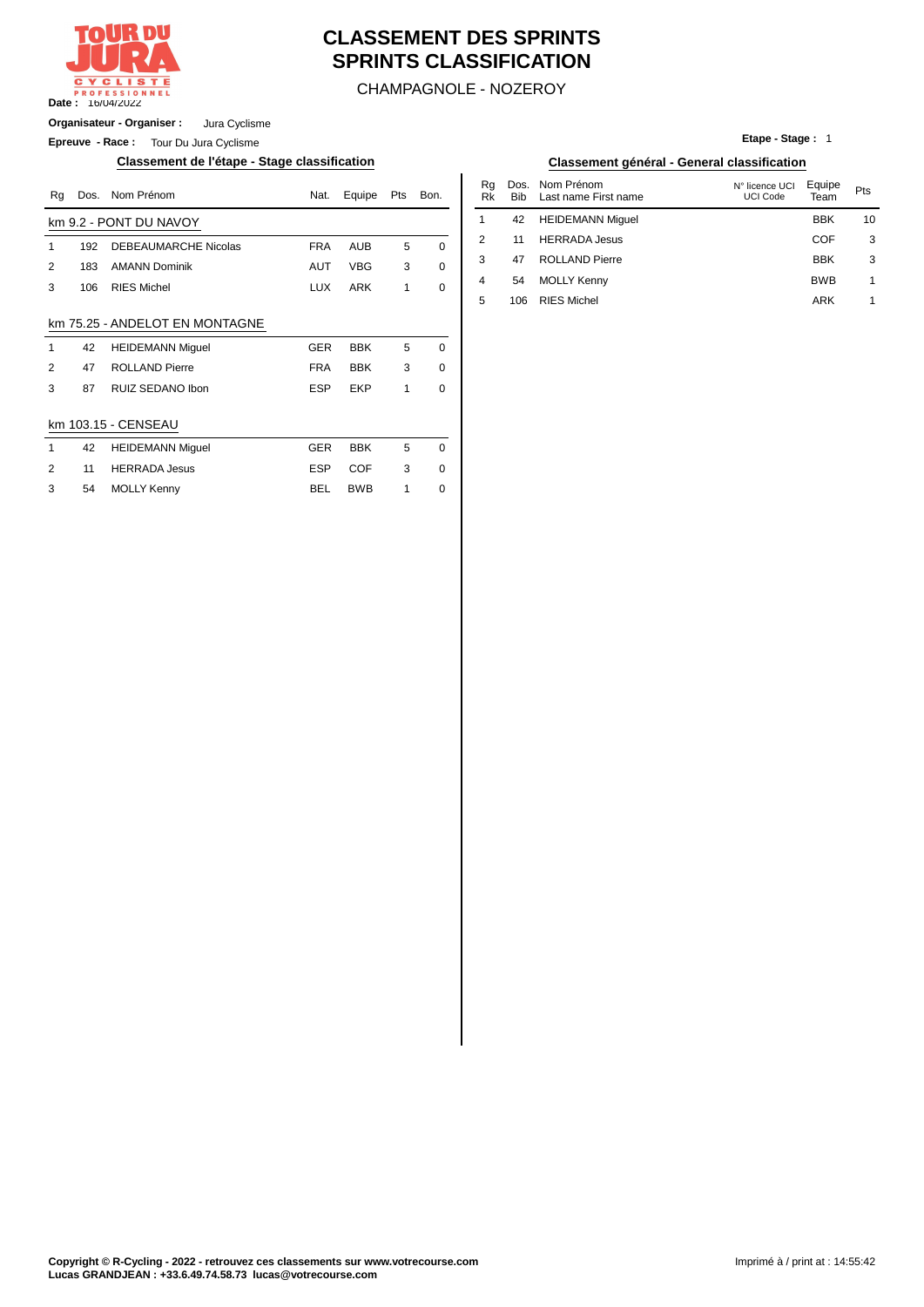# **CLASSEMENT DES JEUNES BEST YOUNG CLASSIFICATION**

CHAMPAGNOLE - NOZEROY

16/04/2022 **Date :**

**Organisateur :** Jura Cyclisme

| Epreuve : |      | Tour Du Jura Cyclisme  |                                           | Moyenne: 40.65km/h |              |  |
|-----------|------|------------------------|-------------------------------------------|--------------------|--------------|--|
| Rang      | Dos. | NOM Prénom             | Equipe                                    | Temps              | Ecart        |  |
|           | 193  | DELBOVE Joris          | ST MICHEL - AUBER 93                      | 04h10'36"          |              |  |
| 2         | 91   | BERCKMOES Jenno        | SPORT VLAANDEREN - BALOISE                | 04h15'30"          | 04'54"       |  |
| 3         | 144  | MAINGUENAUD Tom        | <b>GO SPORT - ROUBAIX LILLE METROPOLE</b> | 04h19'32"          | 08'56"       |  |
| 4         | 16   | <b>TOUMIRE Hugo</b>    | <b>COFIDIS</b>                            | 04h19'32"          | $\mathbf{H}$ |  |
| 5         | 173  | JOALLAND Yael          | TEAM U NANTES ATLANTIQUE                  | 04h19'32"          | $\mathbf{H}$ |  |
| 6         | 45   | <b>LAURANCE Axel</b>   | <b>B&amp;B HOTELS - KTM</b>               | 04h21'25"          | 10'49"       |  |
|           | 121  | <b>BRENNSÆTER Trym</b> | EF EDUCATION - NIPPO DEVELOPMENT TEA      | 04h21'27"          | 10'51"       |  |
| 8         | 84   | MIQUEL DELGADO Pau     | EQUIPO KERN PHARMA                        | 04h21'36"          | 11'00"       |  |

**Distance : 169.8 km** 

**Etape :** 1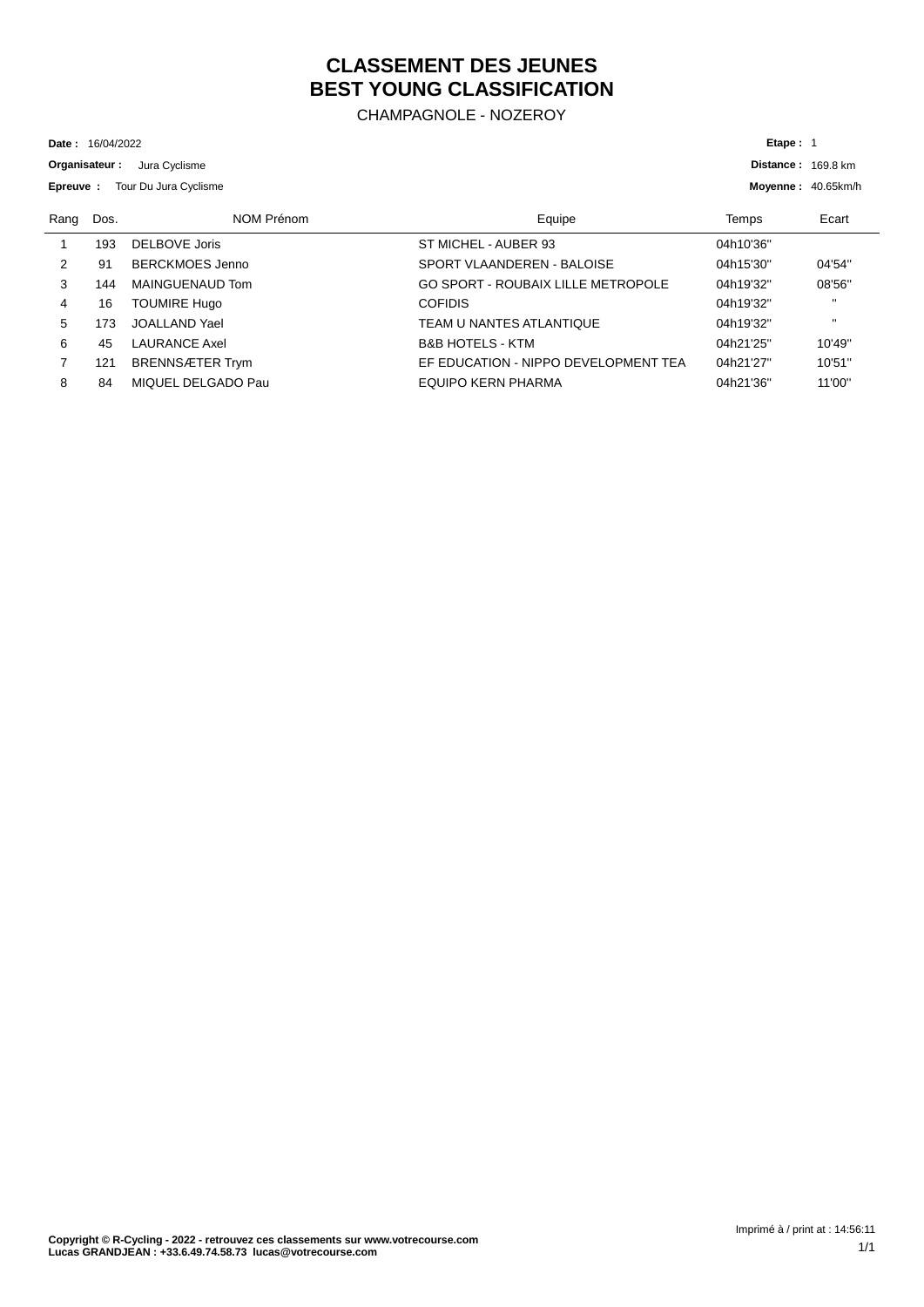

## **CLASSEMENT PAR EQUIPE - TEAM CLASSIFICATION**

CHAMPAGNOLE - NOZEROY

**Date :** 16/04/2022

L.

**Organisateur - Organiser :** Jura Cyclisme

**Epreuve - Race :** Tour Du Jura Cyclisme

| Rg<br>Rk          | Equipe<br>Team                                        | Temps<br>Time | Ecart<br>Gap |
|-------------------|-------------------------------------------------------|---------------|--------------|
| 1                 | <b>AG2R CITROEN TEAM</b>                              | 12h14'24"     |              |
| 2                 | $5 - 6 - 2$<br><b>COFIDIS</b><br>$11 - 17 - 15$       | 12h15'08"     | 44"          |
| 3                 | <b>TOTALENERGIES</b><br>117 - 112 - 114               | 12h15'44"     | 01'20"       |
| 4                 | <b>GROUPAMA - FDJ</b><br>$27 - 25 - 22$               | 12h25'50"     | 11'26"       |
| 5                 | BINGOAL PAUWELS SAUCES WB<br>$53 - 54 - 56$           | 12h29'04"     | 14'40"       |
| 6                 | <b>TEAM ARKEA - SAMSIC</b><br>$103 - 101 - 104$       | 12h31'05"     | 16'41"       |
| 7                 | <b>B&amp;B HOTELS - KTM</b><br>$43 - 47 - 42$         | 12h34'11"     | 19'47"       |
| 8                 | ST MICHEL - AUBER 93<br>195 - 193 - 196               | 12h39'26"     | 25'02"       |
| 9                 | GO SPORT - ROUBAIX LILLE METROPOLE<br>143 - 141 - 144 | 12h40'54"     | 26'30"       |
| 10                | <b>RIWAL CYCLING TEAM</b><br>$163 - 161 - 167$        | 12h42'38"     | 28'14"       |
| 11                | SPORT VLAANDEREN - BALOISE<br>$95 - 91 - 93$          | 12h45'22"     | 30'58"       |
| $12 \overline{ }$ | TEAM U NANTES ATLANTIQUE<br>175 - 172 - 173           | 12h47'07"     | 32'43"       |
| 13                | <b>BURGOS - BH</b><br>$66 - 65 - 62$                  | 12h49'24"     | 35'00"       |
| 14                | <b>TEAM VORARLBERG</b><br>181 - 184 - 182             | 13h00'31"     | 46'07"       |
| 15                | EQUIPO KERN PHARMA<br>$86 - 82 - 84$                  | 13h02'21"     | 47'57"       |

#### **Etape - Stage :** 1

### **Classement de l'étape - Stage classification Classement général - Général classification**

| Rq<br><b>Rk</b> | Equipe<br>Team                            | Temps<br><b>Time</b> | Ecart<br>Gap |
|-----------------|-------------------------------------------|----------------------|--------------|
| 1               | <b>AG2R CITROFN TFAM</b>                  | 12h14'24"            |              |
| $\overline{2}$  | <b>COFIDIS</b>                            | 12h15'08"            | 44"          |
| 3               | <b>TOTALENERGIES</b>                      | 12h15'44"            | 01'20''      |
| 4               | GROUPAMA - FDJ                            | 12h25'50"            | 11'26"       |
| 5               | <b>BINGOAL PAUWELS SAUCES WB</b>          | 12h29'04"            | 14'40"       |
| 6               | TEAM ARKEA - SAMSIC                       | 12h31'05"            | 16'41"       |
| 7               | <b>B&amp;B HOTFLS - KTM</b>               | 12h34'11"            | 19'47"       |
| 8               | ST MICHEL - AUBER 93                      | 12h39'26"            | 25'02"       |
| 9               | <b>GO SPORT - ROUBAIX LILLE METROPOLE</b> | 12h40'54"            | 26'30"       |
| 10              | RIWAL CYCLING TEAM                        | 12h42'38"            | 28'14"       |
| 11              | SPORT VI AANDEREN - BAI OISE              | 12h45'22"            | 30'58"       |
| 12              | <b>TEAM U NANTES ATLANTIQUE</b>           | 12h47'07"            | 32'43"       |
| 13              | <b>BURGOS - BH</b>                        | 12h49'24"            | 35'00"       |
| 14              | <b>TEAM VORARLBERG</b>                    | 13h00'31"            | 46'07"       |
| 15              | <b>EQUIPO KERN PHARMA</b>                 | 13h02'21"            | 47'57"       |